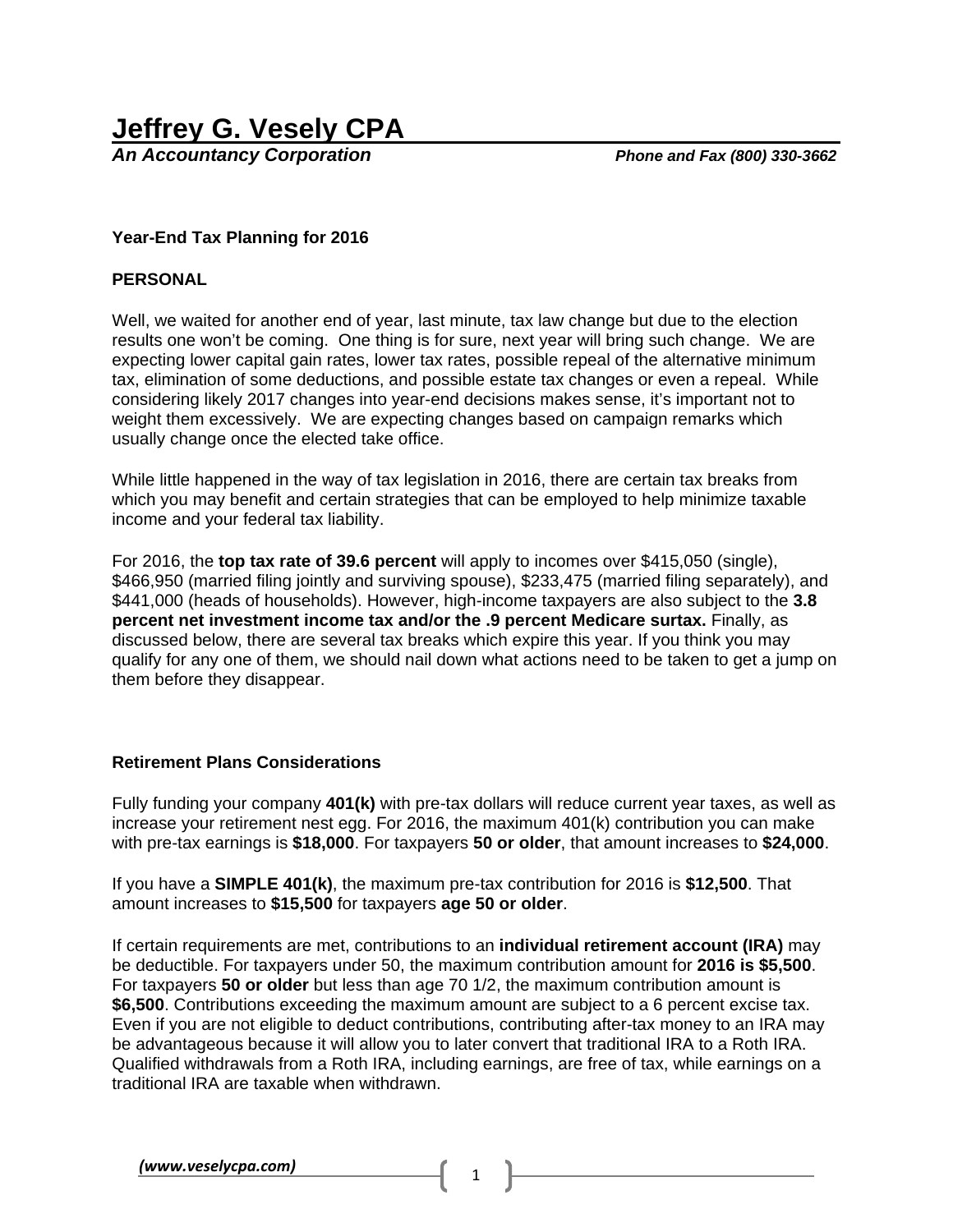If you already have a traditional IRA, we should evaluate whether it is appropriate to convert it to a Roth IRA this year. You'll have to pay tax on the amount converted as ordinary income, but subsequent earnings will be free of tax. And if you have a traditional 401(k), 403(b), or 457 plan that includes after-tax contributions, a new rule allows you to generally rollover these after-tax amounts to a Roth IRA with no tax consequences. A rollover of a SIMPLE 401(k) into a Roth IRA may also be available. As with all tax rules, there are qualifications that apply to these rollovers that we should discuss before you take any actions.

## **Alternative Minimum Tax**

The alternative minimum tax (AMT) continues to burden more than just high-income taxpayers; middle-income taxpayers can also be affected. Certain deductions taken on your personal tax return - such as personal exemptions, state income taxes, property taxes, miscellaneous itemized deductions - cannot be deducted in calculating the AMT.

If it looks like you may be subject to the AMT this year, we should discuss what actions can be taken to reduce your exposure. Since the calculation of the AMT begins with adjusted gross income, lowering your adjusted gross income by maximizing contributions to a tax-deferred retirement plan (e.g., 401(k)) or tax-deferred health savings account may be appropriate. Additionally, if you use your home for business, related expenses (e.g., a portion of your property taxes, mortgage interest, etc.) allocable to Schedule C will also reduce your adjusted gross income.

## **Avoiding the Net Investment Income Tax**

A 3.8 percent tax applies to certain net investment income of individuals with income above a threshold amount. The threshold amounts are \$250,000 (married filing jointly and qualifying widow(er) with dependent child), \$200,000 (single and head of household), and \$125,000 (married filing separately). In general, investment income includes, but is not limited to: interest, dividends, capital gains, rental and royalty income, non-qualified annuities, and income from businesses involved in trading of financial instruments or commodities. Thus, while the top tax rate for qualified dividend income is generally 20%, the top rate on such income increases to 23.8% for a taxpayer subject to the net investment income tax.

If it appears you may be subject to the net investment income tax (NIIT), the following actions may help avoid the tax. We should discuss whether any of these options make sense in light of your financial situation.

(1) Donate or gift appreciated property. By donating appreciated property to a charity, you can avoid recognizing the appreciation for income tax purposes and for net investment income tax purposes. Or you may gift the property so that the donee can sell it and report the income. In this case, you'll want to gift the property to individuals that have income below the \$200,000 (single) or \$250,000 (couples) thresholds.

(2) Replace stocks with state and local bonds. Interest on tax-exempt state and local bonds are exempt from the NIIT. In addition, because such interest income is not included in adjusted gross income, it can help keep you below the threshold for which the NIIT applies.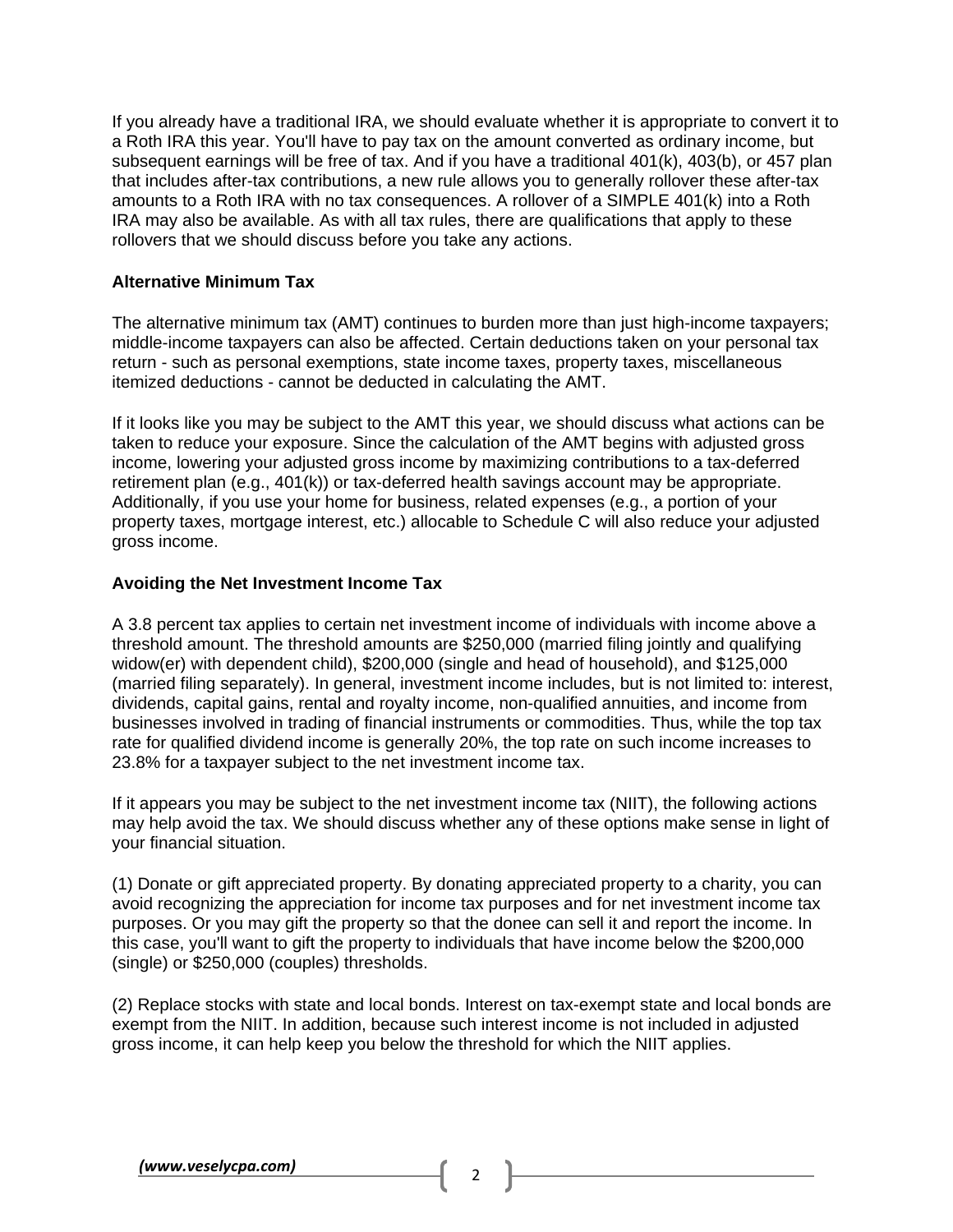(3) If you are in the real estate business, we should review the criteria for being classified as a real estate professional. If you meet these requirements, your rental income is considered nonpassive and thus escapes the NIIT.

(4) If you intend to sell any appreciated assets, consider whether the sale can be structured as an installment sale so the gain recognition is spread over several years.

(5) Since capital losses can offset capital gains for NIIT purposes, consider whether it makes sense to sell any losing stocks, but keeping in mind the transaction costs associated with selling stocks.

(6) If you have appreciated real property to dispose of and are not considered a real estate professional, a like-kind exchange may be more advantageous. By deferring the gain recognition, you can avoid recognizing income subject to the NIIT.

Because the NIIT does not apply to a trade or business unless (1) the trade or business is a passive activity with respect to the taxpayer, or (2) the trade or business consists of trading financial instruments or commodities, we may want to look at ways in which a venture you are involved with could qualify as a trade or business. However, such classification could have Form 1099 reporting implications whereas personal payments are not reportable.

## **Liability for the .9 Percent Medicare Tax**

An additional Medicare tax of 0.9 percent is imposed on wages, compensation, and selfemployment income in excess of a threshold amount. The threshold amounts are \$250,000 (joint return or surviving spouse), \$125,000 (married individual filing a separate return), and \$200,000 (all others). However, the threshold amount is reduced (but not below zero) by the amount of the taxpayer's wages. Thus, a single individual who has \$145,000 in self-employment income and \$130,000 of wages is subject to the .9 percent additional tax on \$75,000 of selfemployment income (\$145,000 - \$70,000 (the \$200,000 threshold - \$130,000 in wages)). No tax deduction is allowed for the additional Medicare tax.

For married couples, employers do not take a spouse's self-employment income or wages into account when calculating Medicare tax withholding for an employee. If you and your spouse will exceed the \$250,000 threshold in 2016 and have not made enough tax payments to cover the additional .9 percent tax, you can file Form W-4 with the IRS before year end to have an additional amount deducted from you paycheck to cover the additional .9 percent tax. Otherwise, underpayment of tax penalties may apply.

# **New Compliance Requirement for Claiming Educational Tax Credits**

**Beginning in 2016, in order to claim an American Opportunity or lifetime learning credit or a deduction for education-related tuition and fees, you must have received a Form 1098-T**. The form reports qualified tuition and related expenses received by the educational institution. The information reported on this form will be matched against the information reported to the IRS. If you have educational expenses eligible for the credit or deduction, you should receive Form 1098-T from the educational institution to which you made payments by January 31, 2017.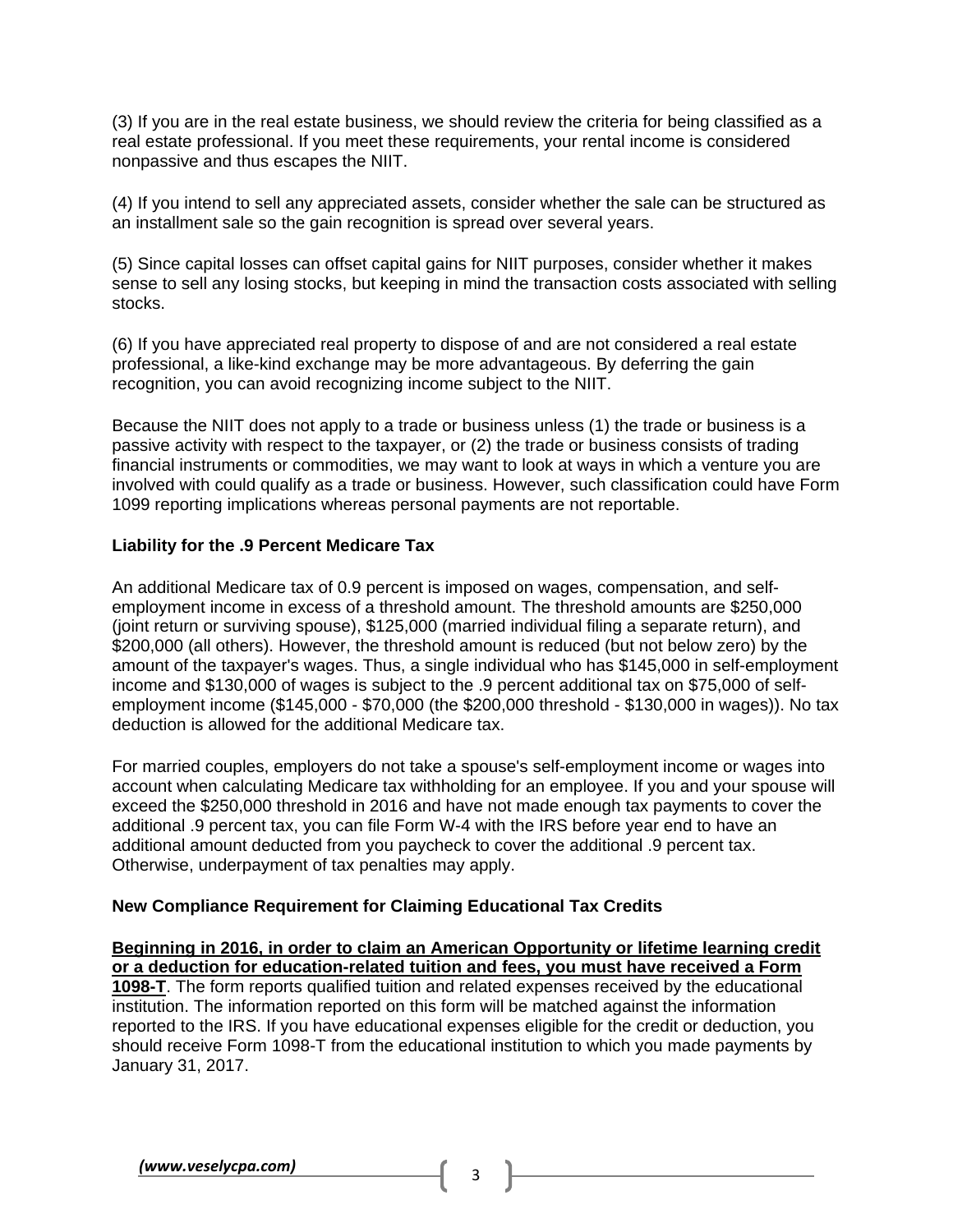While the form is supposed to report the aggregate amount of payments received by the educational institution, there is a one year transition period where institutions may report the amount billed for 2016 rather than the amount paid.

Because the form only reports qualified tuition and related expenses, you may see a discrepancy between the amounts you paid and the amounts reported. This is due to the fact that certain expenses, such as fees for room, board, insurance, medical expenses, transportation, etc. are not considered qualified tuition and related expenses and thus are not reported on Form 1098-T.

# **Foreign Bank Account Reporting**

If you have an interest in a **foreign bank accounts**, it must be disclosed; failure to do so carries stiff penalties. You must file a Report of Foreign Bank and Financial Accounts (FBAR) if: (1) you are a U.S. resident or a person doing business in the United States; (2) you had one or more financial accounts that exceeded **\$10,000** during the calendar year; (3) the financial account was in a foreign country; and (4) you had a financial interest in the account or signatory or other authority over the foreign financial account. If you are unclear about the requirements or think they could possibly apply to you, please let me know.

The deadline for filing the form was moved up and it is now due April 15. However, a six-month extension is available. If an individual is abroad, the due date is automatically extended until June 15, with an additional four-month extension available until October 15.

# **Penalty for Failing to Carry Health Insurance**

Under Obamacare, there is a penalty, known as the "shared responsibility payment," for not having health insurance coverage. **You may be liable for this penalty if you or any of your dependents didn't have health insurance for any month in 2016**. The penalty is 2.5 percent of your 2016 household income exceeding the filing threshold or \$695 per adult, whichever is higher, and \$347.50 per uninsured dependent under 18, up to \$2,085 total per family. Depending on your income, you may be eligible for an exemption from the penalty.

# **Lower AGI Limitation on Medical Expense Deductions for Individuals 65 or Older**

You can deduct medical and dental expenses that exceed a certain percentage of your adjusted gross income (AGI) for the year. In 2016, that percentage is **10 percent** for most taxpayers. However, that floor is reduced to **7.5 percent** if you or your spouse have **turned 65** before the end of the year. Because that reduced AGI floor is scheduled to end after 2016, if this lower limitation applies to you for 2016, you should determine whether you can **accelerate any medical expenses expected to be incurred in 2017 into 2016.**

# **Deduction for Qualified Tuition and Related Expenses**

If your modified adjusted gross income (MAGI) does not exceed a certain amount, **2016 is the last year** that you may deduct qualified education expenses paid during the year for yourself, your spouse, or your dependents. You can deduct up to \$4,000, \$2,000, or \$0 of tuition and fees paid, depending on the amount of your modified adjusted gross income (MAGI). The \$4,000 limit applies if your MAGI does not exceed \$65,000 (\$130,000 on a joint return). The \$2,000 limit applies if your MAGI exceeds \$65,000 (\$130,000 on a joint return) but does not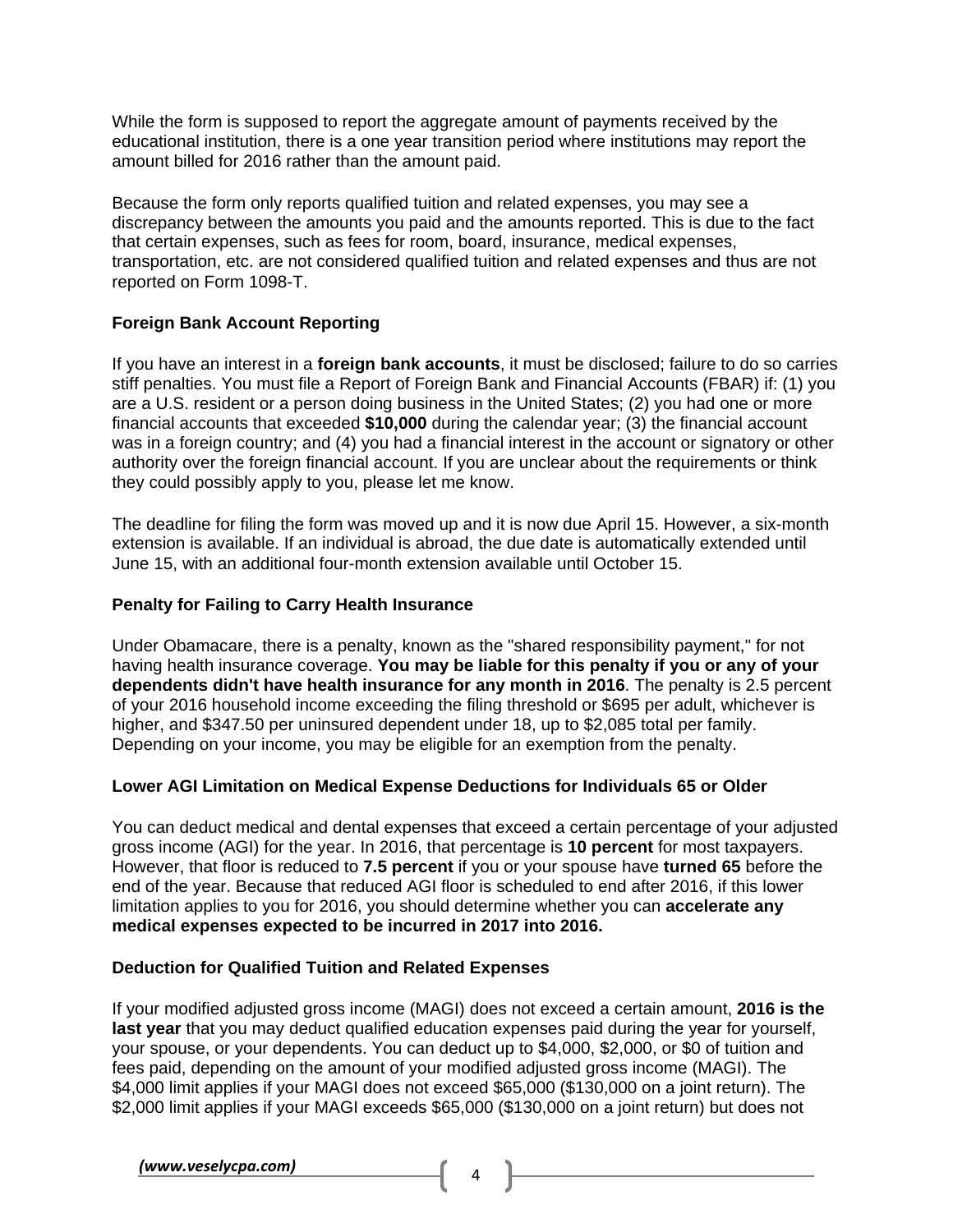exceed \$80,000 (\$160,000 on a joint return). No deduction is allowed if your MAGI exceeds \$80,000 (\$160,000 on a joint return).

## **Exclusion of Income Relating to Discharge of Indebtedness on a Principal Residence**

If there was a discharge of qualified debt relating to your principal residence in 2016, you can exclude such debt from income. **This is the last year this tax break is available**.

#### **Deduction for Mortgage Insurance Premiums**

If you paid qualified mortgage insurance this year, it is deductible as qualified residence interest. The insurance must have been paid in connection with acquisition debt for a qualified residence. **No deduction is available** for amounts paid or accrued **after December 31, 2016.** 

## **Last Year for Certain Energy-Related Credits**

Some of the following energy-related credits **expire at the end of 2016**. If you think you may be eligible to take any of these credits, we should discuss that when we meet.

*Nonbusiness Energy Property Tax Credit*. You are entitled to an energy property tax credit if you made certain **energy efficiency improvements** during the year. The **credit is equal to 10 percent** of the amounts you paid for residential energy property expenditures (such as electric heat pumps, central air conditioners, and certain water heaters that achieve specified efficiency ratings), and is equal to the amounts you paid for qualified energy efficiency improvements (such as insulation, exterior windows and skylights, exterior doors, and certain types of roofs) installed during the tax year. There are various limitations, based on the type of property purchased, with a total \$500 lifetime limitation on this credit.

*Residential Energy Efficient Property Credit.* You may be entitled to claim a credit for expenditures made in 2016 on residential energy efficient property. The credit is equal to the sum of **30 percent** of what you paid for certain **solar** electric property (extended through 2019 at 30%), solar water heating property, **fuel cell** property, small **wind energy** property, and **geothermal** heat pump property. While the credit for expenditures made for qualified fuel cell property is limited to \$500 for each one-half kilowatt of capacity of the property, the amounts of the other qualified expenditures eligible for the credit are not limited.

*Credits for Certain Motor Vehicles and Vehicle-Related Property*. Various credits are available for certain energy efficient vehicles. A credit is available **through 2016** for vehicles propelled by chemically combining oxygen with hydrogen and creating electricity (i.e., fuel cell vehicles). This credit potentially applies to four separate categories of vehicles: (1) fuel cell vehicles, (2) advanced lean burn technology vehicles, (3) hybrid vehicles and (4) alternative fuel vehicles.

The base credit is \$4,000 for vehicles weighing 8,500 pounds or less. Heavier vehicles can get up to a \$40,000 credit, depending on their weight. An additional \$1,000 to \$4,000 credit is available to the extent a vehicle's fuel economy exceeds certain fuel economy standards.

Additionally, the purchase of certain refueling property for alternative fuel vehicles may be eligible for a credit of 30 percent of the cost of such property. The credit is limited to \$1,000.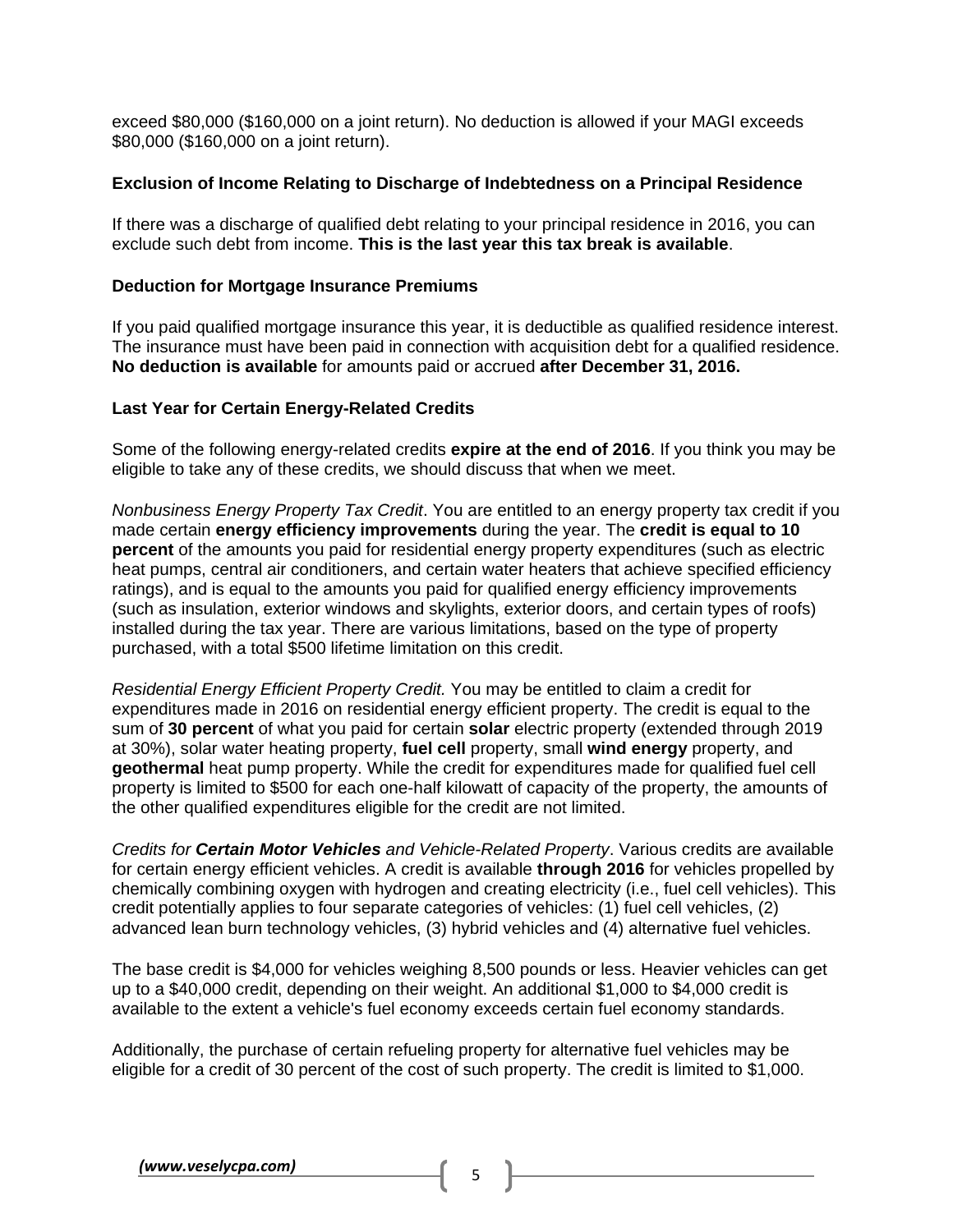Finally, if you acquired a qualified plug-in electric drive motor vehicle during the year, you may be eligible for a credit of up to \$7,500. This generally applies to large four-wheel electric vehicles. A separate credit applies to qualified two- or three-wheeled plug-in electric vehicles.

# **Gifting Appreciated Stock to Kids**

If you have children, particularly college age kids, we should consider if there is any **income that can be shifted to them so that the tax on the income is paid at the child's tax rate.** One strategy is gifting appreciated stock to the child. Where a child has earned income and is taxed at the bottom two income brackets, capital gains generated on the stock sale are taxed at 0 percent, instead of the 15 percent or more that the parent would pay. However, if the child has little or no earned income, the **kiddie tax** could be a factor. In this case, you will want to limit the child's unearned income to \$2,100 or less for 2016 in order to avoid having your top tax rate apply to the child's income.

## **Accelerating Income into 2016**

Depending on your projected income for 2017, it may make sense to accelerate income into 2016 if you expect 2017 income to be significantly higher. Options for accelerating income include: (1) harvesting gains from your investment portfolio, keeping in mind the 3.8 percent NIIT; (2) converting a retirement account into a Roth IRA and recognizing the conversion income this year; (3) taking IRA distributions this year rather than next year; (4) if you are selfemployed and have clients with receivables on hand, try to get them to pay before year end; and (5) settle any outstanding lawsuits or insurance claims that will generate income this year.

#### **Deferring Income into 2017**

If it looks like you may have a significant decrease in income next year, it may make sense to defer income into 2017 or later years. Some options for deferring income include: (1) if you are due a year-end bonus, having your employer pay the bonus in January 2017; (2) if you are considering selling assets that will generate a gain, postponing the sale until 2017; (3) delaying the exercise of any stock options; (4) if you are planning on selling appreciated property, consider an installment sale with larger payments being received in 2017; and (5) consider parking investments in deferred annuities.

# **Deferring Deductions into 2017**

If you anticipate a substantial increase in taxable income, it may be advantageous to push deductions into 2017 by: (1) postponing year-end charitable contributions, property tax payments, and medical and dental expense payments, to the extent deductions are available for such payments, until next year; and (2) postponing the sale of any loss-generating property.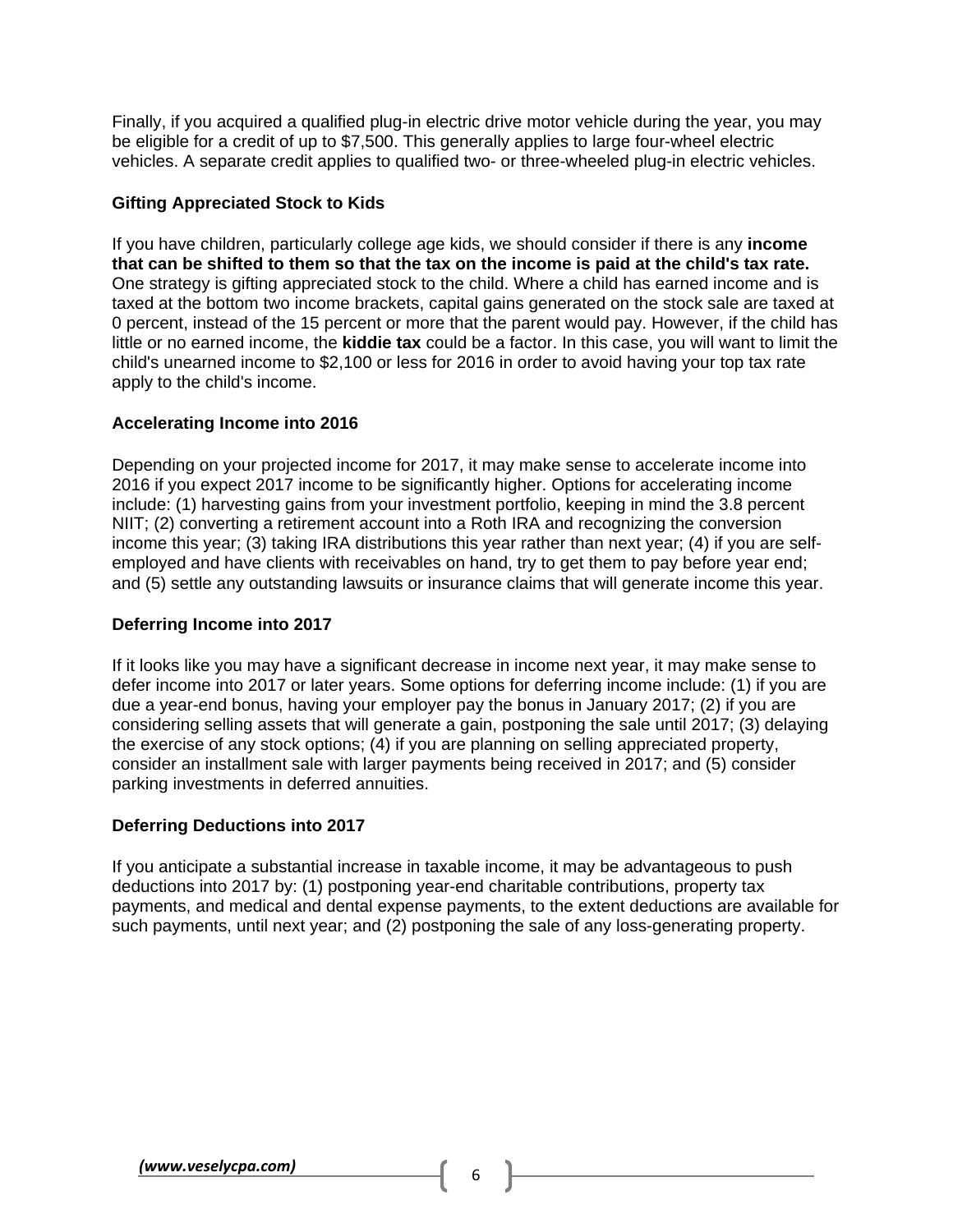# **Accelerating Deductions into 2016**

If you expect a decrease in income next year, accelerating deductions into the current year can offset the higher income this year. Some options include: (1) prepaying property taxes in December; (2) making January mortgage payment in December; (3) if you owe state income taxes, making up any shortfall in December rather than waiting until the return is due; (4) since medical expenses are deductible only to the extent they exceed 10 percent (7.5 percent for individuals age 65 before the end of the year) of adjusted gross income, bunching large medical bills not covered by insurance into one year to help overcome this threshold; (5) making any large charitable contributions in 2016, rather than 2017; (6) selling some or all loss stocks; and (7) if you qualify for a health savings account, setting one up and making the maximum contribution allowable.

## **Life Events and Miscellaneous Other Items**

Certain life events can also affect your tax situation. If you got **married or divorced**, had **a birth or death** in the family, **lost or changed jobs**, or **retired** during the year, we need to discuss the tax implications of these events.

Other miscellaneous items to consider are the following:

(1) Spend any remaining health **flexible spending account** balances before year end (unless your employer allows you to go until March 15, 2017, in which case you'll have until then). You should check with your employer to see if they give employees the optional grace period to March 15.

(2) If you **rent out a vacation home**, we should review at the number of days it was used for business versus pleasure to see if there are ways to maximize tax savings with respect to that property.

#### *(See www.veselycpa.com for tax articles and updates)*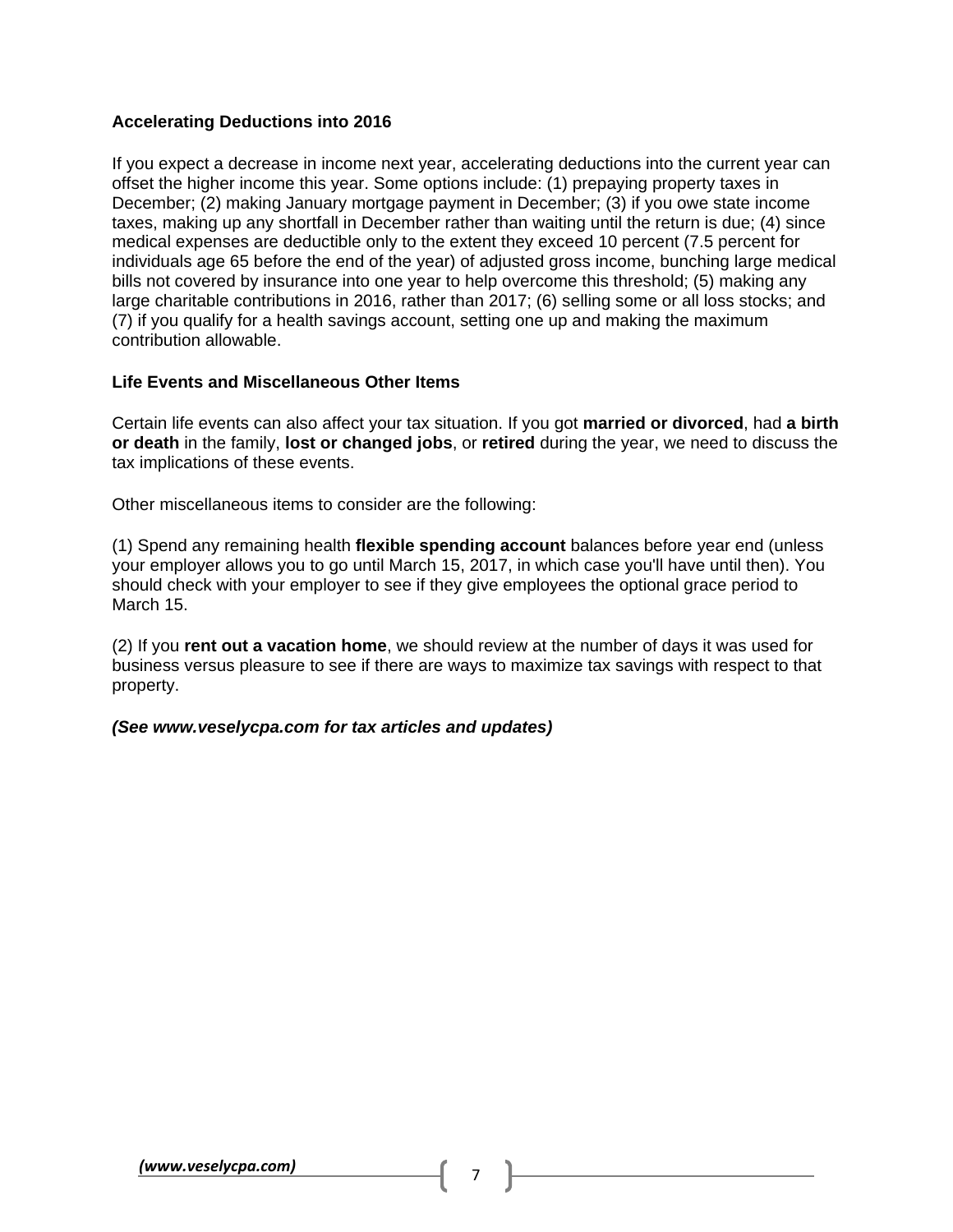# **Year-End Tax Planning for 2016**

# **BUSINESS**

Several significant tax law changes took effect in 2016 that may affect your business's federal tax filings in 2017. As the year draws to a close, we should review these changes, as well as your business's projected taxable income or loss to see what actions might be appropriate before year end to reduce taxes. It's also important to ascertain whether enough estimated taxes have been paid to avoid any underpayment of estimated tax penalties.

# **Accelerated Filing Deadlines for Forms W-2, W-3, and Form 1099-MISC**

**The 2017 deadline for filing 2016 electronic and paper Forms W-2 (and related forms)** to employees and to the Social Security Administration (SSA) **is January 31, 2017.** Previously, the deadline was the end of February to file paper Forms W-2 with the SSA and until the end of March to make electronic filings.

If you are filing any Forms **1099-MISC and reporting an amount in Box 7, Nonemployee Compensation, the deadline for filing these forms has also been moved up to January 31, 2017.** If you are not reporting an amount in Box 7, the deadline remains February 28 for paper filings and March 31 for electronic filings.

Extensions of time to file Forms W-2 with the SSA are no longer automatic. For filings due on or after January 1, 2017, you may request one 30-day extension and **the IRS will only grant the extension in extraordinary circumstances or catastrophe.** An extension of time to furnish Forms W-2 to employees may be requested by sending a letter to the IRS, but if an extension is for more than 10 employees, the request must be filed electronically. Requests for an extension of time to furnish Forms W-2 to employees are not automatically granted. If approved, an extension will generally be for no more than 15 days from the due date, unless the need for up to a total of 30 days is clearly shown.

# **Increased Penalties for Failure to Timely File Certain Information Returns**

In addition to the accelerated filing deadlines for 2016 Forms W-2, Forms W-3, and Forms 1099-MISC, **higher penalties apply for (1) the failure to file correct Forms W-2 by the due date; (2) the intentional disregard of filing requirements; (3) the failure to furnish Forms W-2; and (4) the intentional disregard of payee statement requirements. In addition to applying to Forms W-2, W-3, and 1099-MISC, other common forms subject to these increased penalties include: Schedules K-1 for Forms 1041, 1065, and 1120S.**

**Penalties for the late filing of these information returns have also increased.** For each information return or payee statement with respect to which a failure occurs, the **penalty** has increased to **\$250**, and the maximum penalty that may be imposed has been increased from **\$1,500,000 to \$3,000,000. The penalty for intentionally disregard the filing requirements is now \$500 PER 1099 FORM NOT FILED.**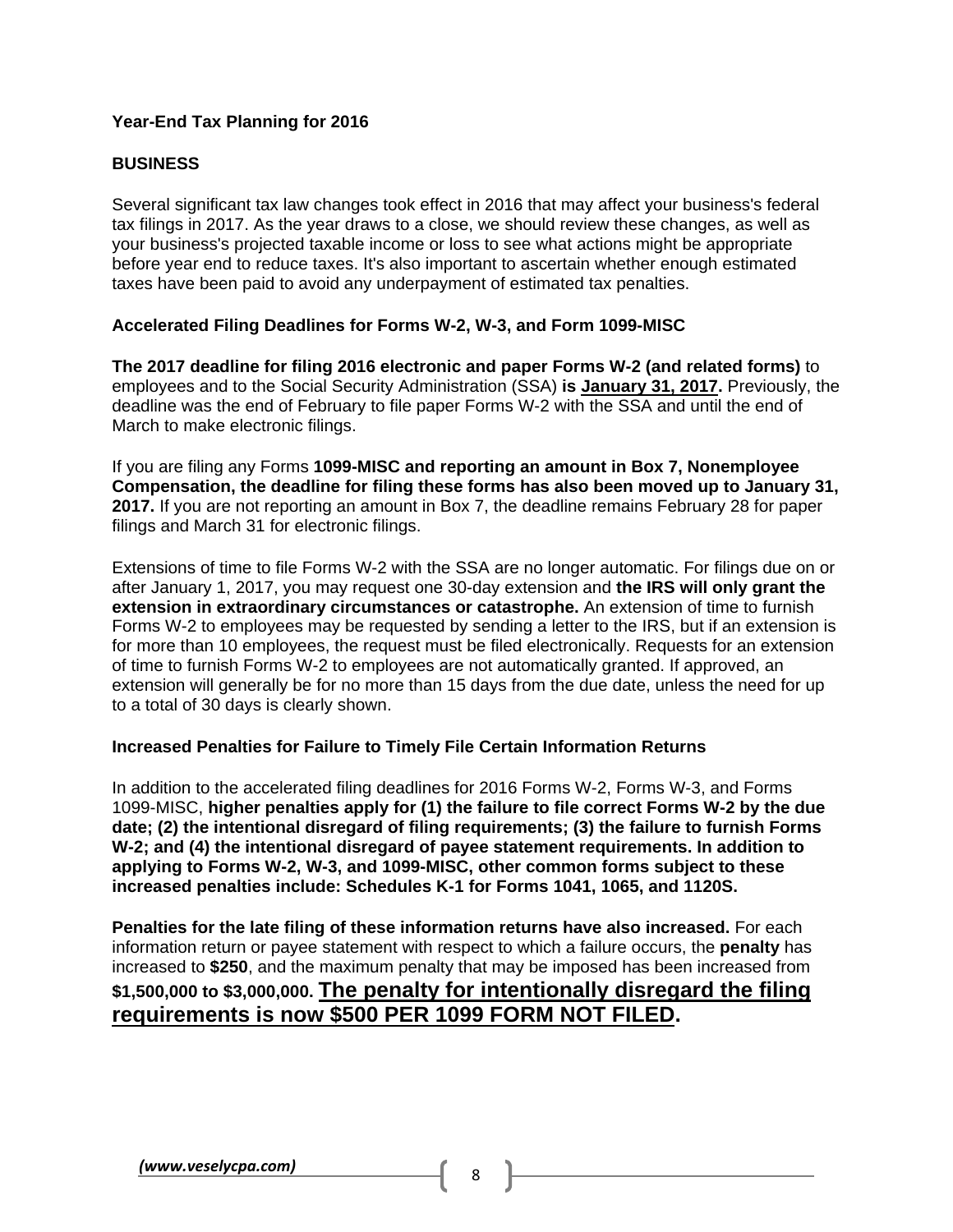## **Change in Return and Extension Due Dates for C Corporations and Partnerships**

In general, **C corporations** with tax years ending in 2016 now have an extra month to file their federal income tax returns. Such **returns are due by the 15th day of the fourth month following the close of the tax year**, rather than the 15th day of the third month following the close of the tax year. Thus, 2016 calendar-year C corporation federal income tax returns are due April 18, 2017, due to April 15 falling on a Saturday and Monday, April 17 being Emancipation Day in the District of Columbia.

A special rule exempts C corporations with fiscal years ending on June 30 from this change until tax years beginning after December. 31, 2025. Thus, the filing deadline for such corporations remains September 15 until 2026 (when it will change to October 15).

**Partnerships with tax years ending in 2016 are now required to file their federal income tax returns by the 15th day of the third month following the close of the tax year**, rather than the 15th day of the fourth month following the close of the tax year. Thus, 2016 calendaryear partnership federal income tax returns are **due March 15, 2017**.

Along with the changes in tax return deadlines, many of the automatic extension periods have also changed. For calendar year C corporations, the new rules provide for a five-month automatic extension. The extension period is a month shorter, but results in the same September 15 extended deadline for a calendar year C corporation because of the new due date for C corporation returns (i.e., April 15).

For fiscal year C corporations with tax years ending on dates other than June 30, the length of automatic extensions remains unchanged at six months. For fiscal year C corporations with tax years ending on June 30, a special seven-month automatic extension applies for tax years beginning after 2015 and ending before 2026.

While partnerships were previously allowed a five-month extension of time in which to file their tax returns, they are now allowed a six-month extension so that the extended due date is the same as under prior law (i.e. September 15).

The filing deadline for **S corporation** returns remains unchanged, meaning that partnerships and S corporations will now share the same due dates.

#### **Code Sec. 179 Expense Deduction and Bonus Depreciation**

Two of the biggest deductions available to a business are the Code **Sec. 179 expense** deduction and bonus depreciation. For 2016, the maximum amount of qualifying property that your business can expense is **\$500,000**. That amount is reduced one-for-one to the extent qualifying property purchased **exceeds \$2,020,000.**

New for 2016 tax returns, **air conditioners and heating units now qualify** for the Code Sec. 179 expense deduction.

**The 50 percent bonus depreciation deduction is again available for 2016**. Combined with the Code Sec. 179 deduction, bonus depreciation can provide your business with significant reductions in taxable income. For example, if your business purchased \$800,000 of qualifying equipment, the total first year deduction would be \$680,000 (\$800,000 - \$500,000 (maximum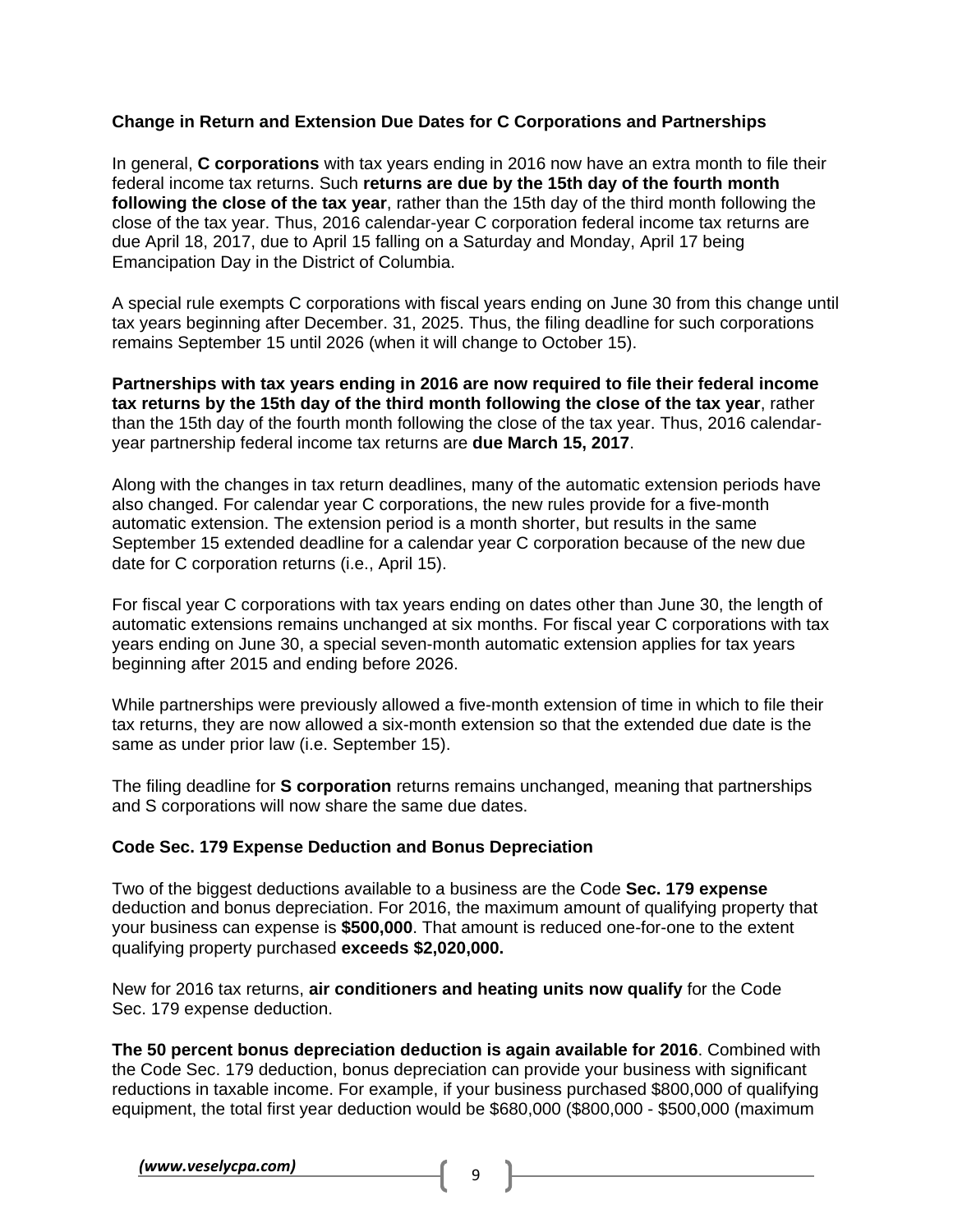Code Sec. 179deduction) - \$150,000 (50% depreciation x remaining basis of \$300,000) - \$30,000 (normal depreciation of 20% x remaining basis of \$150,000).

In addition, if your business filed its 2014 return (or its 2015 short year return) before the enactment of last year's tax extenders bill on December 18, 2015, your business may be able to retroactively elect to take the 50-percent bonus depreciation deduction for qualified property placed in service during the 2015 portion of fiscal years beginning in 2014. If you think you might be eligible, we should meet to discuss the possibility of electing the retroactive bonus depreciation.

## **Safe Harbor for Deducting Remodeling Costs Incurred by Retail and Restaurant Businesses**

Late last year, the IRS provided a safe harbor that allows a **retail or restaurant business** to **deduct 75 percent** of the qualified costs incurred in performing a **remodeling project** on a qualified building. The business **must capitalize the remaining 25 percent** of the costs and recover them through depreciation. Previously, the deductibility of such costs were controversial and the subject of scrutiny in an audit. There are a number of conditions on using this safe harbor so, if you think you have costs that may qualify for this safe harbor, we should review the requirements that must be met in order to deduct such costs.

## **Increase in De Minimis Repair Amounts That May Be Expensed**

Under a safe harbor in the repair and capitalization rules that took effect in 2014, certain amounts that a business pays for tangible property acquired or produced during the tax year **may be deducted**, rather than capitalized, provided certain requirements are met and the cost of the property does not exceed a de minimis amount. **Effective for 2016**, the IRS increased the de minimis amount that is deductible by such businesses from \$500 to **\$2,500**.

The new \$2,500 threshold applies to items substantiated by an invoice. As a result, your business may be eligible to immediately deduct many expenditures that would otherwise need to be spread over a period of years through annual depreciation deductions. Whether you can benefit from this change in the current year depends on your financial picture. In addition, if your business does want to take advantage of the increase in the de minimis limitation, **an election must be made** and the business's **accounting procedures** may need to be modified.

#### **Research Tax Credit Made Permanent**

Last year's tax extender legislation permanently extended the popular research tax credit. Additionally, beginning in 2016, small businesses may claim the credit against alternative minimum tax (AMT) liability. Also beginning in 2016, this credit can be utilized by certain qualifying startup businesses against the employer's payroll tax liability.

And, it is worth noting that two taxpayer-favorable court cases rejected IRS attempts to rein in taxpayers' ability to take full advantage of this credit. If you've taken research tax credits in the past couple of years, it may be worthwhile to review the calculation of those credits in light of these cases to see if additional expenses can be claimed based on the court holdings.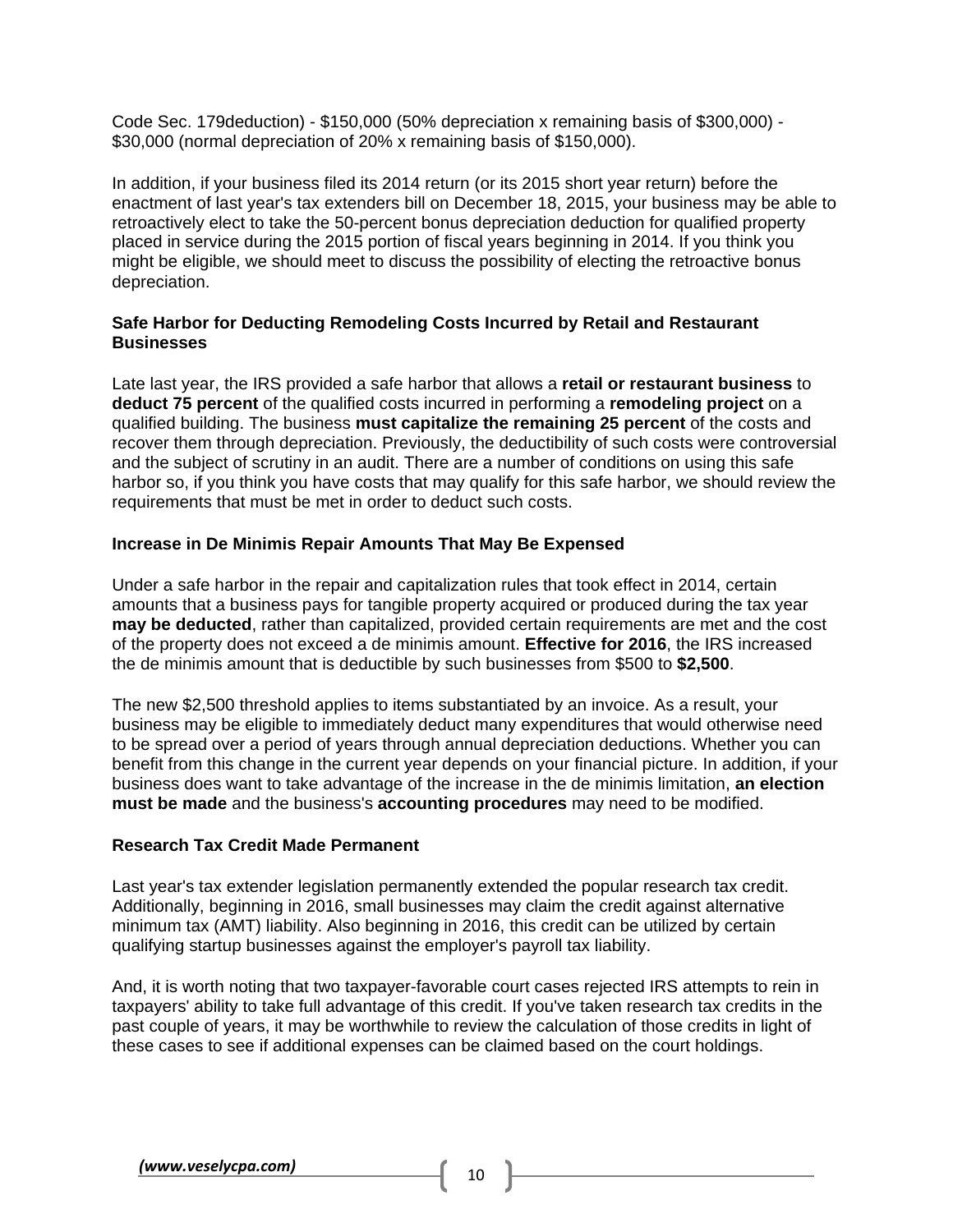# **Vehicle Deductions and Substantiation**

Deductions for **vehicle-related expenses** are an important part of most business tax returns. Whether such **deductions pass scrutiny with the IRS** depends on whether the business complies with the **strict substantiation requirements** necessary for such deductions. With respect to deductions relating to vehicles, we need to ensure that your **business records** include the following information with respect to each vehicle used in the business: (1) the **receipted amount** of each separate expense with respect to the vehicle (e.g., the cost of purchase or lease, the cost of repairs and maintenance); (2) the amount of **mileage for each business or investment use and the total miles for the tax period**; (3) the **date** of the expenditure; and (4) the **business purpose** for the expenditure. The following are considered adequate for substantiating such expenses: (1) **records such as an account book, diary, log, statement of expense, or trip sheets**; and (2) **documentary evidence such as receipts, canceled checks, bills, or similar evidence.** 

Records are considered adequate to substantiate the element of an expense only if the records are prepared or maintained in such a manner that each recording of **an element of the expense is made at or near the time the expense is incurred.** 

#### **Accountable Plans**

By using an accountable plan, your business can reimburse employees for business expenses such as travel, meals, entertainment and other costs without reporting the **reimbursements** as taxable compensation. This can help reduce employment taxes on such payments. However, in order for a plan to be considered an eligible reimbursement plan, it must satisfy certain requirements.

#### **Fringe Benefits**

You may want to consider using benefits rather than higher wages to attract employees. However, keep in mind that the **\$100 per day, per employee, penalty still applies to many health reimbursement or "health plans" that do not comply with the Affordable Care Act.**  Certain fringe benefits paid under a qualified fringe benefit plan are deductible by your business and are not taxable as compensation to the employee, thus avoiding employment taxes that would otherwise be paid on the additional compensation. Retirement plans are particularly attractive to potential employees. By starting a retirement savings plan, you not only help your employees save for the future but also attract and retain quality employees. In addition to providing deductions to your business, a tax credit is available to small employers for the costs of starting a retirement plan.

# **S Corporation Salaries**

For any business operating as an S corporations, it's important to ensure that **shareholders**  involved in running the business are paid a **wage amount** that is **commensurate with their workload**. **Distributing profits instead of paying compensation subject to employment taxes is an area that the IRS targets on such returns**. Failing to do so can lead not only to tax deficiencies, but penalties and interest on those deficiencies as well. The key to establishing reasonable compensation **is determining what wage is appropriate on the open market for the work you do for the corporation.**